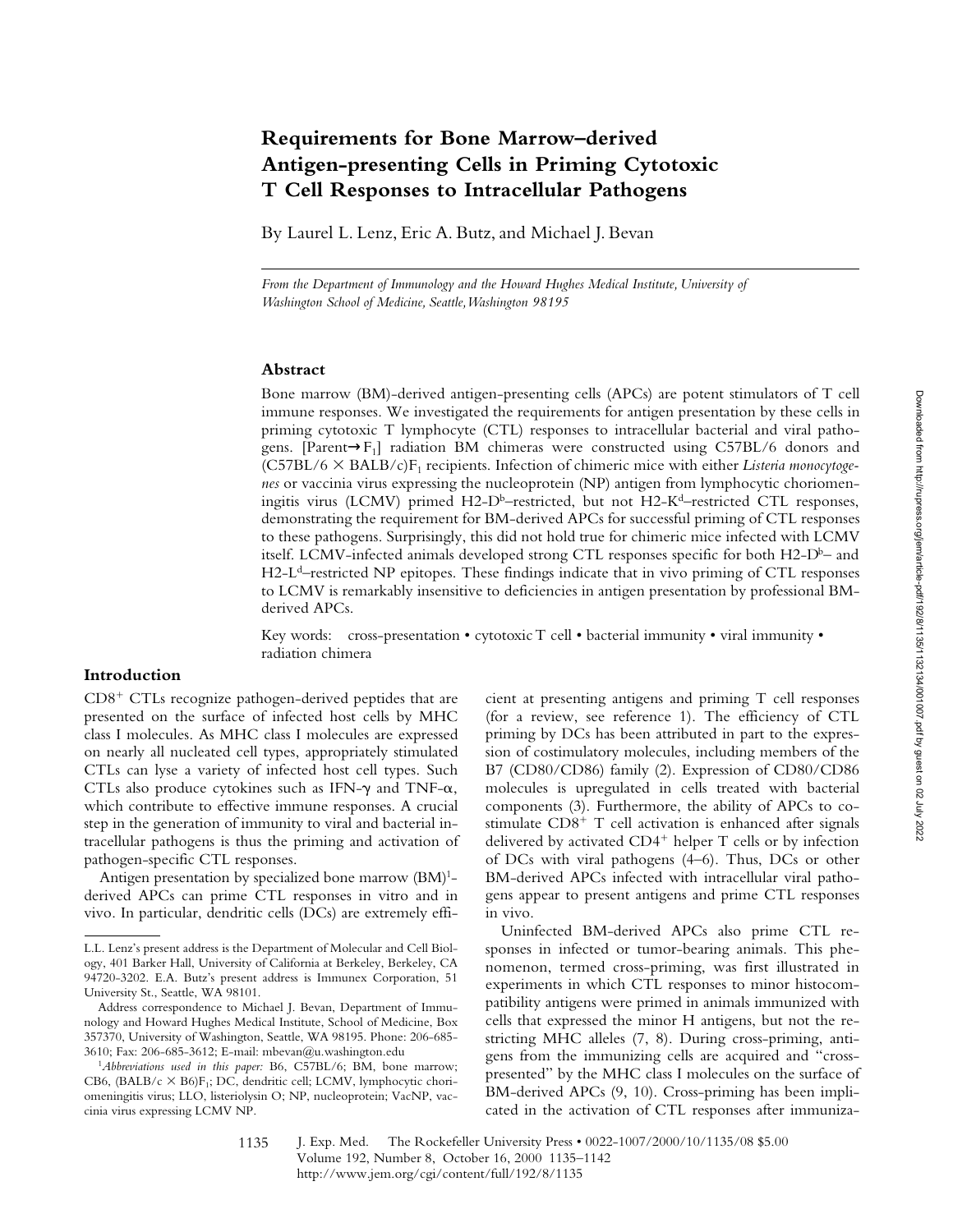tion of radiation BM chimeras via intramuscular injection of naked DNA (11–13), and via inoculation with nonhematopoietic tumor cells (14, 15). Thus, abundant evidence implicates BM-derived APCs in the priming and crosspriming of CTL responses to a variety of nonreplicating antigens.

Nonprofessional APCs have also been shown to be capable of priming CTL responses under some circumstances. This conclusion stems from experiments demonstrating that fibroblast cell lines can prime murine CTL responses (16–18). In one set of experiments, fibroblasts that expressed lymphocytic choriomeningitis virus (LCMV) nucleoprotein (NP) or glycoprotein antigens, but not known costimulatory molecules, were shown to directly immunize CTL responses to the LCMV antigens (18). Such priming correlated with the fibroblasts reaching the spleen of inoculated animals, suggesting that priming of CTL responses by nonprofessional APCs selectively occurs within cytokinerich lymphoid environments (18). These results suggest that infection with viral and intracellular bacterial pathogens that induce inflammation within lymphoid tissues may prime CTL responses independently of antigen presentation by BM-derived APCs.

In this study, we sought to address the role of BMderived professional APCs in the in vivo priming of CTL responses to bacterial and viral pathogens that replicate within the cytosol of non–BM-derived cell types. To this end, the priming of CTL responses to pathogen-delivered antigens in [Parent $\rightarrow$ F<sub>1</sub>] radiation BM chimeras was evaluated after immunization with *Listeria monocytogenes*, LCMV, or vaccinia virus. Our results indicate that antigen presentation by BM-derived APCs is essential for the priming of CTL responses to *L. monocytogenes* and vaccinia virus. In contrast, CTLs restricted by both BM and parenchymal MHC class I haplotypes were primed during infection with LCMV. These data indicate that LCMV infection uniquely facilitates priming of CTL responses in situations in which there are profound deficiencies in antigen presentation by BM-derived, professional APCs. We discuss potential mechanisms to account for the radiation-resistant, host cell presentation of LCMV.

#### **Materials and Methods**

*Mice and Construction of Radiation Chimeras.* 5–6-wk-old female C57BL/6 (B6) mice were purchased from Taconic Farms.  $(BALB/c \times B6)F_1 (CB6)$  mice were purchased from The Jackson Laboratory. All mice were housed under specific pathogen-free conditions. To establish chimeras, recipient mice were irradiated with a single dose (1,050 rads) from a 137Cs source. Within 24 h, irradiated recipients were rescued by intravenous injection of 4  $\times$ 106 T cell–depleted BM cells isolated from the femurs of donor mice. T cells were depleted from BM preparations by incubation with a cocktail of anti-Thy1.2 (clone 30-H12), anti-CD8a (clone 53-6.7), and anti-CD4 (clone GK1.5), followed by lysis with low-tox-M rabbit complement (Cedarlane Labs). Chimeric animals were provided antibiotic water containing 13 mg/liter polymixin B sulfate and 0.025 mg/liter neomycin sulfate for 4 wk after irradiation. At 4 wk after reconstitution, chimerism was evaluated by the staining of PBLs with fluorochrome-labeled antibodies. Similar levels of chimerism were obtained in all three sets of chimeric animals used for the experiments described here. Infections of chimeric animals were done between 6 and 12 wk after BM reconstitution.

*Cell Staining and FACS®.* Fluorochrome- or biotin-conjugated monoclonal antibodies to  $H2-K^b$  (AF6-88.5), H2-K<sup>d</sup> (SF1.1.1), and CD3-e (145-2C11) were purchased from BD PharMingen, as was an Fc receptor–blocking antibody (anti-CD16/32; 2.4G2). Streptavidin-Tricolor was used as a secondary reagent to detect biotinylated antibodies (Caltag). After osmotic lysis of erythrocytes, samples of 106 cells were incubated on ice with saturating amounts of antibody in staining buffer (PBS, 3% FCS, and  $0.02\%$  NaN<sub>3</sub>). Stained cells were fixed in a PBS/1% paraformaldehyde solution before analysis on a FACScan™ (Becton Dickinson).

*Infectious Agents. L*. *monocytogenes* EJL243 was provided by Drs. Eric R. Jensen and Jeff F. Miller (University of California at Los Angeles, Los Angeles, CA). This strain secretes the fulllength LCMV NP antigen and is derived from *L*. *monocytogenes* 10403S (19). For infections, bacteria were thawed from stocks stored at  $-70^{\circ}$ C and grown to mid-log phase ( $A_{600} \sim 0.1$ ) in tripticase soy broth (Difco/Becton Dickinson). Log phase bacteria were diluted in PBS for intravenous infection of chimeric mice. CFUs present in inocula were determined by absorbance at 600 nm and by plating on tripticase soy broth/agar plates.

LCMV Armstrong 53b was originally obtained from Dr. Peter Southern (University of Minnesota, Minneapolis, MN). Virus was grown on BHK-21 cells (CCL-10; American Type Culture Collection) and titred on Vero Cl008 cells (CRL-1586; American Type Culture Collection) as described previously (20). Recombinant vaccinia virus encoding the full-length LCMV NP (VacNP) was obtained from Jonathan Yewdell (National Institutes of Health, Bethesda, MD). VacNP was grown on HeLa cells and titred on Vero cells. Mice were infected intravenously with LCMV or vaccinia virus diluted to the indicated PFU/animal in 200 µl PBS.

*Peptides.* Peptides were synthesized on a Synergy apparatus (Applied Biosystems/PerkinElmer), except for  $p60_{(217-225)}$ , which was synthesized by Research Genetics. Peptides were stored in water or RPMI 1640 at  $-20^{\circ}$ C as 100–200 µM stocks.

*Immunization with DCs.* DCs were enriched from spleens of CB6 animals by low density centrifugation and an adherence/ deadherence procedure as described previously (21). DCs were pulsed with synthetic listeriolysin O (LLO)<sub>(91-99)</sub> peptide for 1 h, and washed with RP10 media (RPMI 1640 with 10% heat-inactivated FCS, 2 mM l-glutamine, and antibiotics). DCs were resuspended in PBS and administered intravenously into naive chimeric animals.

*CTL Assays.* For experiments with *L*. *monocytogenes*–infected animals, responder splenocytes were harvested from immunized animals and expanded 6 d ex vivo in cultures containing peptidepulsed stimulator cells. Stimulator cells were splenocytes harvested from naive CB6 mice pulsed for 2 h at 37°C in 1 ml RP10 containing a 1  $\mu$ M concentration of the indicated stimulatory peptide. Stimulator cells were irradiated (2,500 rads), washed in RP10, and added at  $3 \times 10^7$  cells/flask to T-25 Falcon tissue culture flasks (Becton Dickinson) containing  $3 \times 10^7$  responder splenocytes. Flasks were incubated upright for  $6$  d in a  $7\%$  CO<sub>2</sub> environment at 37°C in 10 ml RP10. Viable lymphoblastoid cells, as determined by trypan blue exclusion, were used at indicated E/T ratios in 4-h 51Cr-release assays. For the assays, P815  $(H2<sup>d</sup>)$  and EL4  $(H2<sup>b</sup>)$  target cells were labeled with <sup>51</sup>Cr by a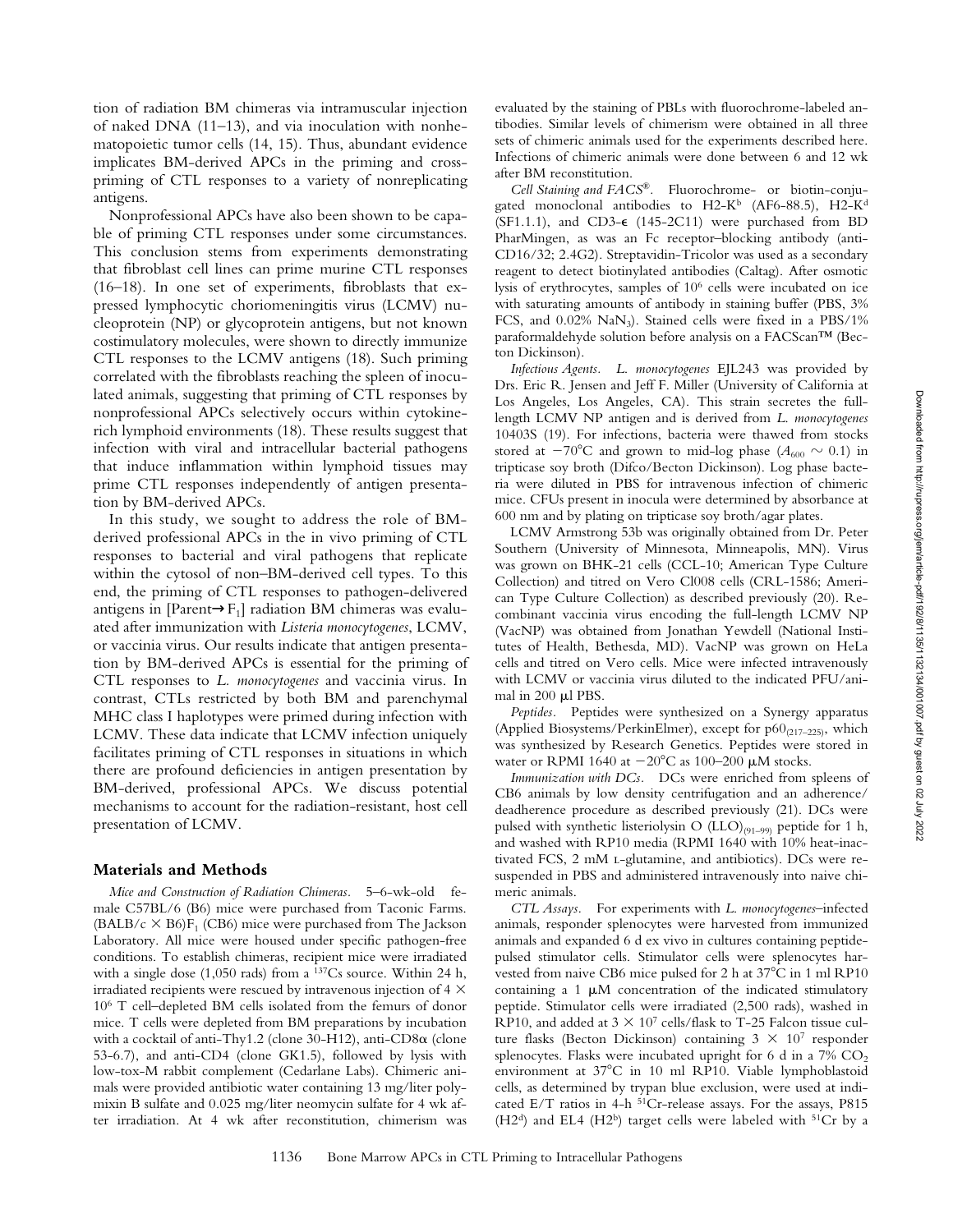1–2-h incubation at  $37^{\circ}$ C, then washed and added to 96-well plates in the presence of PBS or peptides diluted in PBS, as described previously (22).

For experiments with LCMV and vaccinia virus–infected mice, splenocyte effectors were harvested and washed twice in PBS. After osmotic lysis of red blood cells, the effector cells were washed twice more in PBS, counted, and resuspended at appropriate concentrations in a 1:1 mixture of RP10 and IMDM plus 10% FCS. For the assay, P815- $D<sup>b</sup>$  target cells were labeled by incubation for 1 h with  $51Cr$  with or without 1  $\mu$ M of the indicated peptides. Labeled target cells were washed and added to dilutions of effector cells for 6-h 51Cr-release assays.

In all CTL assays, supernatants were harvested and counted, and the percentage of specific lysis was determined as described previously (23). Target cells were maintained in RP10.

#### **Results**

*Preliminary Analysis of Chimeras.* We reconstituted the hematopoietic system of lethally irradiated CB6 recipient mice with T cell–depleted BM from B6 donors. Radiation-resistant cells in such chimeric animals express both MHC haplotypes of the recipient  $(H2<sup>d</sup>$  and  $H2<sup>b</sup>)$ , whereas radiation-sensitive BM-derived cells express only the donor haplotype (H2<sup>b</sup>). The chimerism in BM-derived cell types from naive, chimeric animals was evaluated by fluorescent antibody staining of PBLs 4 wk after reconstitution. The PBLs of irradiated CB6 animals reconstituted with CB6 BM ([CB6 $\rightarrow$ CB6] chimeras) were 98.4  $\pm$  0.4% positive for staining with a monoclonal antibody to  $H2-K<sup>d</sup>$ . In contrast, this antibody failed to stain  $87.3 \pm 2.2\%$  of PBLs from animals reconstituted with BM from B6 donors ([B6→CB6] chimeras). The difference between these numbers indicates the approximate proportion of radiationresistant, recipient-derived PBLs which persisted in the chimeric animals 4 wk after reconstitution ( $\sim$ 11.1%). As discussed below, the proportion of recipient-derived leukocytes was even lower in the spleens of infected [B6→CB6] chimeras (see Fig. 5 and below). These data indicate that BM-derived cell types in the chimeric animals were predominantly donor derived and express only the donor  $H2^b$  antigen.

*Parenchymal Cell Types Fail to Prime CTL Responses to L.* monocytogenes-delivered Antigens. H2-D<sup>b</sup>- or H2-K<sup>b</sup>-restricted CTL epitopes have not been identified in endogenous *L*. *monocytogenes* proteins. Thus, to determine the effects of chimerism on priming of CTL responses to this intracellular pathogen, we used a recombinant *L*. *monocytogenes* strain. The strain used, EJL243, expresses a secreted form of the full-length NP antigen from LCMV, and was previously shown to immunize mice for CTL responses to NP epitopes (19). We infected chimeric animals with an immunizing dose  $(\sim 0.1 \text{ LD}_{50})$  of *L. monocytogenes* EJL243, and 7–10 d later isolated immune splenocytes. These cells were expanded in vitro and assayed for lysis of peptidepulsed target cells. The peptides used for pulsing correspond to H2-Kd–restricted epitopes from two secreted *L*. *mono*cytogenes proteins, LLO and p60, and an H2-D<sup>b</sup>–restricted epitope from the LCMV NP antigen. Lysis of P815 (H2d)

target cells coated with the  $LLO_{(91-99)}$  or  $p60_{(217-225)}$ epitopes was readily apparent when effector cells were prepared from [CB6→CB6] animals (Fig. 1, D and E). Thus, CTL responses to these H2-K<sup>d</sup>–restricted epitopes were efficiently primed in mice whose BM-derived APCs express both H2<sup>b</sup> and H2<sup>d</sup> MHC alleles. CTL responses to an H2-Db–restricted epitope from the NP antigen were also observed in [CB6→CB6] animals, as judged by specific lysis of EL4 (H2<sup>b</sup>) target cells coated with the  $NP_{(396-404)}$  peptide (Fig. 1 F). However, such  $H2-D<sup>b</sup>$ –restricted responses were observed in only a subset of the [CB6→CB6] animals tested (Fig. 1 F, and data not shown), suggesting that responses to H2-Kd–restricted or other endogenous *L*. *monocytogenes* epitopes dominate the response in such animals.

An inverse pattern of CTL responses was observed in [B6→CB6] chimeric animals. In these animals, immunization with the recombinant *L*. *monocytogenes* consistently failed to prime H2-K<sup>d</sup>–restricted CTL responses to either



**Figure 1.** BM MHC haplotype determines CTL priming after *Listeria* infection. Three [B6→CB6] and three [CB6→CB6] chimeras were infected with 500 CFU recombinant *Listeria*. Immune splenocytes were stimulated in vitro with CB6 splenocytes coated with H2-Kd–restricted *Listeria* LLO<sub>(91-99)</sub> (A and D) or  $p60_{(217-225)}$  (B and E) epitopes or with the H2-D<sup>b</sup>-restricted NP<sub>(396-404)</sub> epitope from the recombinantly expressed NP of LCMV. CTL activity was assayed 6 d later using P815 (H2d) (A and B, and D and E) or EL4 (H2b) (C and F) target cells coated with PBS (open symbols) or with 20 nM of the indicated peptide (filled symbols). Symbol types correspond to responder cells from individual mice. Similar results were obtained in four additional experiments.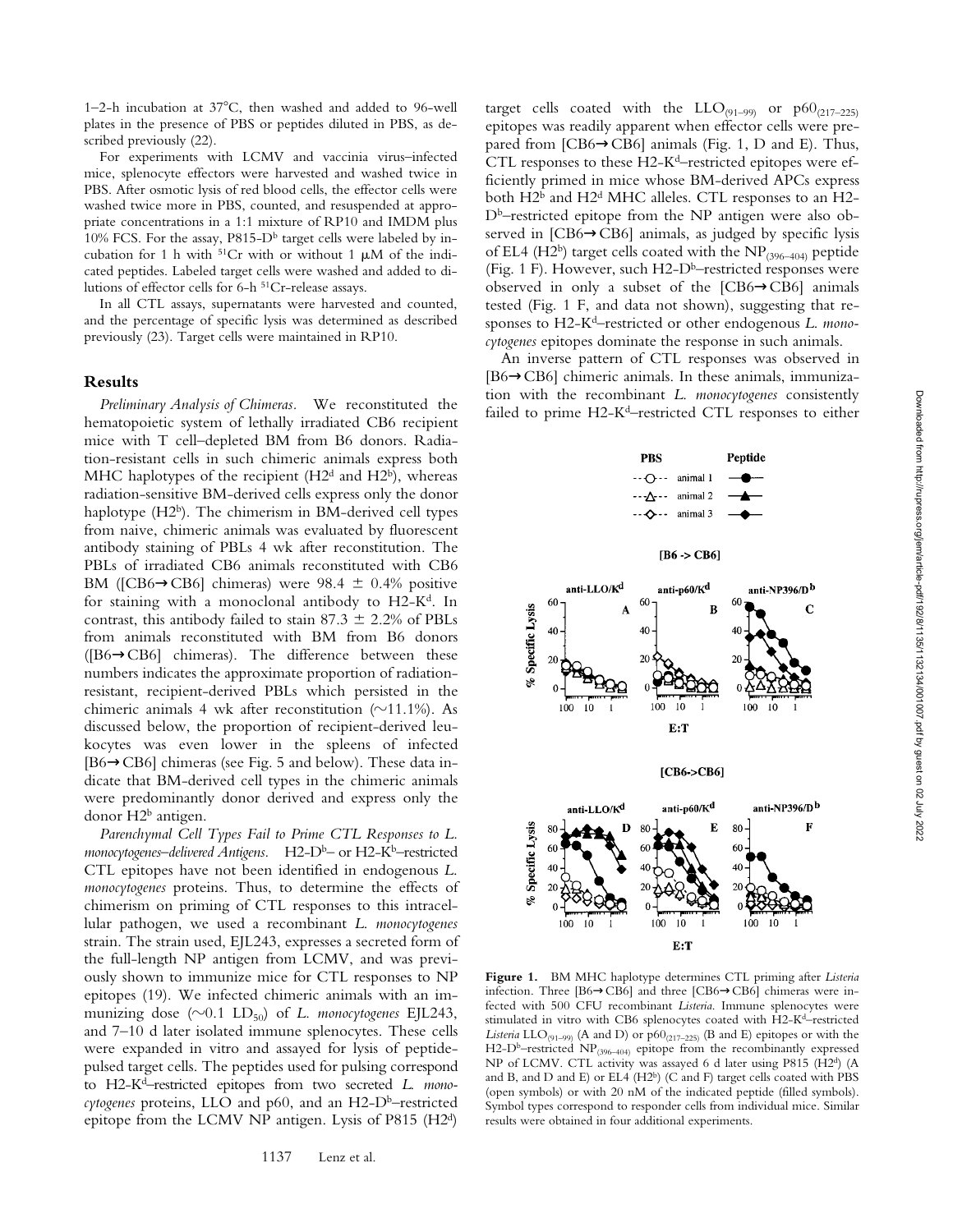the LLO<sub>(91–99)</sub> or the p60<sub>(217–225)</sub> epitopes (Fig. 1, A and B), whereas CTL responses to the H2-D<sup>b</sup>–restricted NP<sub>(396–404)</sub> epitope were readily detected (Fig. 1 C). These data indicate that chimeric animals whose BM-derived APCs express only H2b fail to mount detectable H2-Kd–restricted CTL responses to *L*. *monocytogenes*–delivered antigens. As parenchymal cells of these animals are  $H2^{d\times b}$ , the selective lack of responsiveness to the H2d epitopes suggests that such parenchymal cells are quite ineffective at priming CTL responses to *L*. *monocytogenes*.

*Antigen Presentation by BM-derived APCs Is Required for Priming of CTL Responses.* A potential caveat to the above experiments is the possibility that  $[B6 \rightarrow CB6]$  animals have reduced numbers of H2d-restricted CTL precursors. A paucity of such precursors might arise from differences in thymic selection in [B6→CB6] compared with [CB6→CB6] chimeras. Alternatively, given the requirement for MHC expression in the maintenance of naive T cells (for a review, see reference 24), H2-Kd–restricted CTL precursors might not persist in animals whose BM cells fail to express  $H2-K<sup>d</sup>$ . Thus, we addressed the issue of whether [B6→CB6] animals fail to select or maintain CTLs specific for H2-Kd–restricted epitopes by assaying for such cells in animals immunized with peptide-pulsed CB6 splenic APCs. The APCs used were low density, DC-enriched preparations pulsed in vitro with the  $LLO_{(91-99)}$  peptide. Effector cells from the immunized animals lysed P815 target cells coated with the  $LLO_{(91-99)}$  peptide, but not target cells presenting a control H2-Kd–restricted *L*. *monocytogenes* peptide (p60 $_{[217-225]}$ ). Thus, the immunization procedure selectively primed CTL responses to the immunizing *L*. *monocytogenes*–derived peptide (Fig. 2). These data demonstrate the existence of CTL precursors specific for the H2-K<sup>d</sup>–restricted LLO<sub>(91–99)</sub> epitope in the [B6 $\rightarrow$ CB6] chimeric animals, and suggest that the failure of *L*. *monocytogenes* infection to prime H2-Kd–restricted responses in such animals (Fig. 1) is not due to a deficiency in the selection or maintenance of H2-Kd–restricted CTLs. Rather, the data indicate that the priming of CTL responses during infection with *L*. *monocytogenes*, like the priming of CTL responses in mice vaccinated with naked DNA (11–13), requires antigen presentation by professional, BM-derived APCs.

*CTL Responses to LCMV Infection Are Not Dictated by the Donor BM Haplotype.* To investigate whether priming of CTL responses to viral infection also requires antigen presentation by BM-derived APCs, we assayed for priming of H2- $D^b$ – and H2- $L^d$ –restricted CTL responses in [CB6→CB6] and [B6→CB6] chimeras immunized with LCMV. Splenocyte effector cells from animals immunized with 10<sup>5</sup> PFU LCMV-Armstrong were tested directly ex vivo for lysis of peptide-pulsed  $H2-D<sup>b</sup>$ -transfected P815 target cells (P815-D<sup>b</sup>). The effector cells from LCMVimmune [CB6→CB6] chimeras efficiently lysed target cells coated with either the H2-L<sup>d</sup>-restricted NP<sub>(118-126)</sub> peptide or the H2-D<sup>b</sup>–restricted NP<sub>(396–404)</sub> peptide (Fig. 3, D and E). This result is consistent with priming of both H2b- and  $H2<sup>d</sup>$ -restricted CTL populations by  $H2<sup>b</sup>×d$  BM-derived



**Figure 2.** Exogenous CB6 APCs can prime CTL responses to an H2- Kd–restricted *Listeria* epitope in [B6→CB6] chimeras. DCs isolated from spleens of CB6 mice were pulsed with 1  $\mu$ M LLO<sub>(91-99)</sub> and used to immunize two naive [B6→CB6] chimeras intravenously. After 3 wk, splenocytes from immunized chimeras were stimulated in vitro with  $\text{LLO}_{(91-99)}$ (left) or  $p60_{(217-225)}$  (right) peptides. Responders were assayed after 6 d in culture for lysis of P815 target cells coated with PBS (open symbols) or 50 nM of the corresponding peptide (filled symbols).

APCs, and was predicted from the results of above experiments using *L*. *monocytogenes* (Fig. 1, D–F). However, the response pattern of the LCMV-infected [B6→CB6] chimeric animals was surprising. Such animals responded to both the H2- $D^b$ –restricted epitope and the H2- $L^d$ –



**Figure 3.** CTL priming during infection with LCMV is not dictated by BM MHC haplotype. Three [B6→CB6] (A–C) and two [CB6→CB6] (D and E) chimeras were infected intravenously with 105 PFU LCMV-Armstrong. On day 9 after infection, ex vivo CTL activity was measured directly using P815-D<sup>b</sup> target cells pulsed with PBS or with 1  $\mu$ M of the indicated NP peptide.  $NP_{(396-404)}$  is presented by H2-D<sup>b</sup> and  $NP_{(118-126)}$  is presented by H2-L<sup>d</sup>. The results in this figure are representative of three experiments. A similar response pattern was observed in animals receiving an LCMV inocula of only 200 PFU LCMV-Armstrong per animal.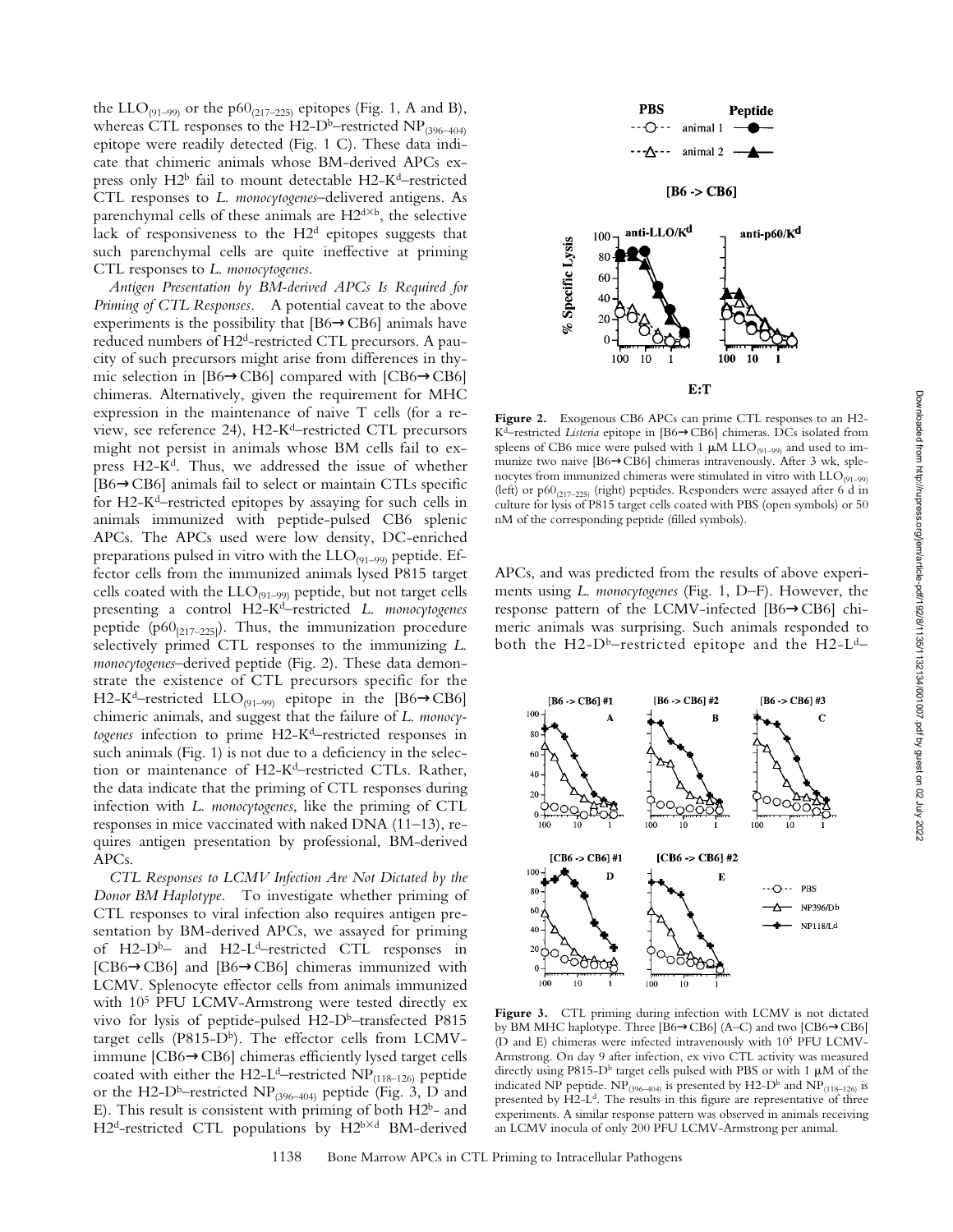restricted epitope (Fig. 3, A–C). Identical results were observed when mice were infected with lower doses  $(\sim 200$ PFU) of LCMV. These data indicate that LCMV infection elicits priming of H2d-restricted CTL responses in animals whose BM-derived cells are H2<sup>b</sup>. Thus, in sharp contrast to the situation described above for responses to *L*. *monocytogenes* infections, the CTL responses of LCMV-infected chimeric animals are not dictated by the MHC haplotype of the donor BM.

*Nonprofessional Antigen Presentation Is Not a Ubiquitous Feature of Viral Infections.* The data above suggest that LCMV infection of [B6→CB6] chimeric animals leads to priming of CTL responses that are restricted by parenchymal cell MHC alleles. To determine whether infection with a different viral pathogen could also induce similar priming, we evaluated CTL responses after the infection of chimeric animals with VacNP. As with LCMV infection, CTL activity in spleens of VacNP-infected [B6→CB6] and control [CB6→CB6] animals was assayed directly ex vivo. Expectedly, [CB6→CB6] animals responded well to the L<sup>d</sup>-restricted NP<sub>(118–126)</sub> epitope (Fig. 4, C and D). These animals responded poorly or not at all to the subdominant H2-D<sup>b</sup>-restricted NP epitope. In contrast, in [B6 $\rightarrow$ CB6] animals, responses to the H2-D<sup>b</sup> epitope were clearly seen but in no case did we observe responses to the H2-L<sup>d</sup>–restricted NP<sub>(118–126)</sub> epitope (Fig. 4, A and B). This indicates that priming of CTL responses by parenchymal cell types is not detected in the VacNP-infected animals, similar to our findings with *L*. *monocytogenes*–infected animals (Fig. 1). Furthermore, these results indicate that the apparently BM-independent priming of CTL responses after LCMV infection is not a general feature of infections with viral pathogens and may rather be a specific feature of LCMV infection.

*Host-derived APC Populations Are Depleted Over 20-fold in Chimeric Animals and Are Not Enriched upon LCMV Infection.* The above data suggest that LCMV infection facilitates priming of CTL responses to antigen expressed by nonprofessional APCs. However, the ability of [B6→CB6] animals to generate strong CTL responses to the H2-Ld– restricted NP epitope might also reflect presentation by residual BM-derived host APCs or selective recruitment or expansion of host-derived professional APCs in the spleens of LCMV-infected animals. To address these issues, we first analyzed H2-K<sup>d</sup> expression on  $CD3^+$  and  $CD3^-$  splenocytes from LCMV-infected or VacNP-infected chimeric mice. Representative results of this analysis appear in Fig. 5. As expected, nearly all cells from infected [CB6→CB6] animals stained positive with an antibody to H2-K<sup>d</sup>. In contrast, only 6.5% of splenocytes from the VacNP-infected [B6 $\rightarrow$ CB6] animal expressed H2-K<sup>d</sup>. A similar proportion (5.5%) of cells was  $H2-K^{d+}$  in the LCMV-infected spleen. Furthermore, the majority of host-derived  $H2-K^{d+}$  cells in both sets of infected [B6 $\rightarrow$ CB6] animals were CD3<sup>+</sup> T cells. The reduced size (0.2%) of the H2-K<sup>d+</sup>, CD3<sup>-</sup> population in the LCMV-infected [B6→CB6] animal may be explained by dilution of these cells by the three- to fourfold greater expansion of T cells occurring in the spleens of



**Figure 4.** Recombinant vaccinia virus infection elicits CTL responses only to epitopes presented by BM-derived APCs. Two [B6→CB6] (A and B) and two [CB6→CB6] (C and D) chimeric mice were infected intravenously with  $5 \times 10^6$  PFU of VacNP. 6 d after infection, CTL activity in spleens of infected mice was quantitated using P815-D<sup>b</sup> target cells pulsed with 1  $\mu$ M of the indicated NP peptides as described in the legend to Fig. 2. Similar results were obtained in two additional experiments, and were seen in animals infected with  $7.1 \times 10^6$  PFU of VacNP.

LCMV-infected animals. After accounting for this expansion, the populations of  $H2-K^{d+}$ , CD3<sup>-</sup> splenocytes are approximately equal in the LCMV-infected and VacNPinfected animals. Thus, we fail to demonstrate any enrich-



Figure 5. Representation of H2-K<sup>d</sup>–expressing APCs is similar in chimeric animals infected with recombinant vaccinia virus or LCMV. Splenocytes from VacNP- or LCMV-infected [B6→CB6] chimeras were harvested on day 6 or 9 after infection, respectively. Cells were stained with antibodies to CD3 and H2-K<sup>d</sup> and analyzed by FACS®.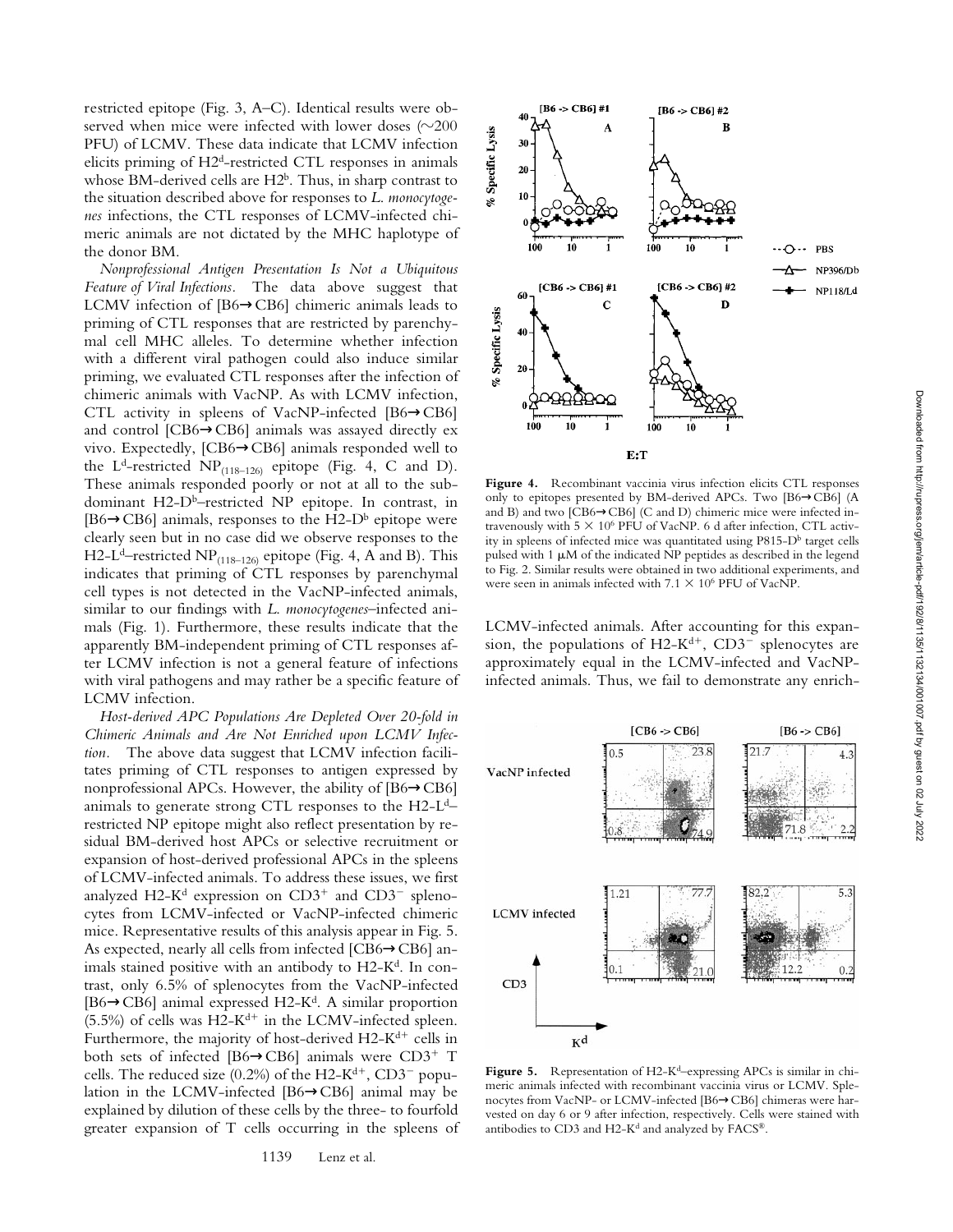ment of host-derived BM APCs in LCMV-infected animals. The proportion of chimerism in non-B, non-T cell populations was also evaluated by triple staining splenocytes for CD3, B220, and K<sup>d</sup>. The CD3+B220<sup>-</sup>,  $CD3-B220^+$ , and  $CD3-B220^-$  populations were of equal size in [B6→CB6] and [CB6→CB6] animals, with the  $CD3-B220$ <sup>-</sup> population, which includes DCs and macrophages, comprising 3.6–5.8% of total splenocytes. However, the proportion of  $K^{d+}$  cells in this CD3<sup>-</sup>B220<sup>-</sup> population differed substantially between the two groups of animals, with  $\sim$ 99.9% of this population (4.8–5.8% of total splenocytes) staining positive for  $K<sup>d</sup>$  in the [CB6 $\rightarrow$ CB6] chimeras, but only  $3.5-5.5\%$  (0.2-0.3% of total splenocytes) staining for  $K^d$  in the [B6 $\rightarrow$ CB6] chimeras. These data suggest that professional  $K<sup>d</sup>$ -restricted antigen presentation is reduced  $\sim$ 18–30-fold in the [B6 $\rightarrow$ CB6] mice compared with the [CB6→CB6] mice.

#### **Discussion**

We used radiation chimeras to investigate the requirement for professional, BM-derived APCs in the priming of CTL responses to antigenic epitopes from three different intracellular pathogens. Our data indicate that [B6→CB6] chimeric animals infected with two of these pathogens generate only CTL responses restricted by the BM MHC haplotype (H2<sup>b</sup>). Chimeric [B6 $\rightarrow$ CB6] animals infected with recombinant *L*. *monocytogenes* bacteria or vaccinia virus mounted strong H2-D<sup>b</sup>–restricted responses to recombinantly expressed LCMV NP antigen, but were consistently unresponsive to  $H2<sup>d</sup>$ -restricted epitopes from the same NP antigen or from two endogenous *L*. *monocytogenes* proteins (LLO and p60). The unresponsiveness was not attributable to holes in the T cell repertoire of the radiation chimeras used, as CTL responses to an H2-Kd–restricted *L*. *monocytogenes*–derived epitope could be induced in the [B6→CB6] chimeras after in vivo priming with peptide-pulsed DCs, and immunization with LCMV showed that the repertoire was intact.

With regard to CTL priming after vaccinia virus infection, our results confirm those reported in a recent study by Sigal et al. (25), who illustrated the importance of BMderived APCs in the priming and cross-priming of CTL responses to recombinant vaccinia virus and poliovirus infections. Furthermore, older studies had indicated that priming of CTL responses to influenza (26) and vesicular stomatitis virus (27) were abrogated in mice whose macrophages were depleted by in vivo treatment with carrageenan, silica, or liposome-encapsulated toxins. Thus, BM-derived APCs have now been implicated as essential elements in the priming of CTL responses to at least four viral pathogens.

It is well known that wild-type mice infected with *L*. *monocytogenes* develop robust CTL responses to epitopes from a small number of secreted endogenous or recombinantly expressed bacterial antigens (19, 28). In contrast to the above-mentioned viral infections, mechanisms for priming of CTL responses to this and other bacterial patho-

gens are largely obscure. However, a study by Shen et al. has shed some light on this subject (29). This study illustrated that a model antigen localized to the *L*. *monocytogenes* cytosol efficiently primed antigen-specific CTL responses in infected mice. Conversely, this antigen had to be secreted into the cytosol of infected cells to provide CTLmediated protection during the effector phase of anti-*Listeria* immunity. The authors explained these differences in the requirement for antigen secretion by demonstrating that processing of nonsecreted bacterial antigens can occur within macrophages. Thus, these and other professional APCs are postulated to cross-prime CTL responses to nonsecreted *L*. *monocytogenes* antigens. In contrast, nonprofessional APCs are unable to access and/or present antigens that are not secreted by cytosolic *L*. *monocytogenes*, explaining the requirement for antigen secretion in the effector phase of CTL immunity (29). Our results with *L*. *monocytogenes*–infected chimeric animals are consistent with a central role for BM-derived APCs in the priming of CTL responses *to L*. *monocytogenes*, as they provide the first direct evidence that antigen presentation by BM-derived APCs is essential for the priming of CTL responses to an intracellular bacterial pathogen.

In sharp contrast to our results with *L*. *monocytogenes* and vaccinia virus, the priming of CTL responses in LCMVinfected [B6→CB6] chimeric animals shows little requirement for antigen presentation by donor BM-derived APCs. Both H2b- and H2d-restricted CTL responses were invariably observed after infection of [B6→CB6] chimeric animals, even with very low (200 PFU/animal) viral inocula (data not shown). These findings are somewhat at odds with the conclusions of a previous report in which effector cells from chimeric  $[k \times b \rightarrow d \times b]$  animals failed to lyse LCMV-infected H2d target cells after in vivo priming with LCMV (30). However, the failure to detect H2<sup>d</sup>-restricted responses in this case may have been due to other factors, such as the use of infected (as opposed to peptide-pulsed) target cells. In line with this explanation, adoptive transfer experiments in that same study are more consistent with the possibility that H2d-restricted CTL were indeed primed to some extent in the  $[k \times b \rightarrow d \times b]$  chimeras. Furthermore, our findings with LCMV are confirmed and complemented by results from Sigal and Rock reported in this issue (31). As in our work, they find that CTL responses to NP118/L<sup>d</sup> in [b→d×b] BM chimeras are readily detected in LCMV-infected animals (31). This response persisted even after supralethal irradiation of host animals, although even such extreme measures failed to completely eradicate host-derived BM APCs. Thus, it becomes clear that CTL priming during an LCMV infection, particularly to the  $NP118/L<sup>d</sup>$  epitope, is remarkably insensitive to the level of antigen presentation by BM-derived APCs. Our own staining results indicate that the population of host-derived APCs that persist in [B6→CB6] chimeras is between 1/29 and 1/18 of that seen in [CB6→CB6] chimeras, and that the ratio of chimerism is not altered after infection with LCMV versus VacNP (see Fig. 5, and Results). These data argue against enhanced survival or expansion of recipient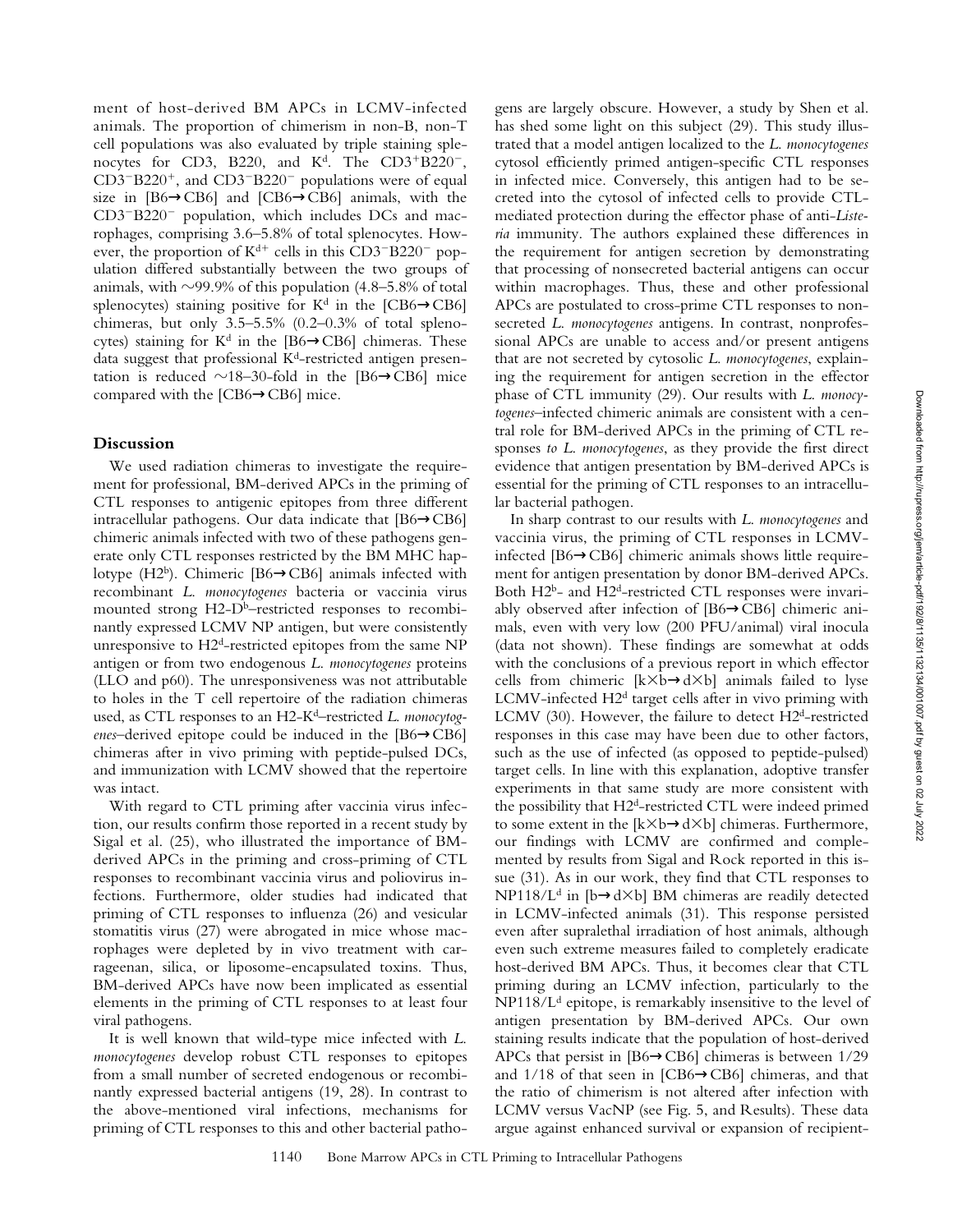derived (CB6) professional APCs in the LCMV-infected chimeric mice. However, we cannot yet differentiate between priming of  $NP118/L<sup>d</sup>$  responses by the small population of host BM–derived APCs versus non–BM-derived host cell types. Such priming is, however, remarkably efficient. Thus, although the proportion of  $B220$ <sup>-</sup>CD3<sup>-</sup> splenocytes expressing K<sup>d</sup> is reduced by at least 20-fold in [B6→CB6] animals, there is no observed reduction in the level of CTL priming after LCMV infection (Fig. 3). This contrasts sharply with the situation after *L*. *monocytogenes* and vaccinia infections and leads us to conclude that unique features of the LCMV infection make this pathogen more efficient at stimulating CTL responses. What might these features be?

First, LCMV may uniquely infect a subset of non–BMderived cells that constitutively prime host CTL responses. However, this possibility seems unlikely because each of the intracellular pathogens used in this study infects a broad range of non–BM-derived host cell types in vitro. *L*. *monocytogenes*, for example, has been shown to infect hepatocytes, epithelial, endothelial, and other adherent cell types, such as fibroblasts, in vitro. Furthermore, bacteria have been observed in splenic barrier cells (a fibroblastoid cell type [32]) as well as in hepatocytes in tissue sections from *L*. *monocytogenes*–infected mice (33). Although the precise nature of all cell types infected by each of these pathogens in vivo remains to be determined, the available evidence suggests that infection of non-BM host cell types, even within lymphoid organs, does not by itself facilitate BMindependent priming of CTL responses to an intracellular pathogen.

Second, LCMV infection may enhance the priming ability of H2d-expressing cells or otherwise lower the threshold for activation of CTL precursors. Such enhancement could affect priming by either BM-derived or parenchymal cell types, perhaps by inducing expression of costimulatory factors that enhance their ability to prime naive CTLs. It is clear from previous work that the priming of CTL responses to LCMV can occur independently of CD28 expression (34). We have also observed CD28-independent priming of CTL responses restricted by both donor and recipient haplotypes after LCMV infection of CB6 radiation chimeras that were reconstituted with CD28-deficient (H2b) BM (data not shown). These observations suggest that additional, CD28-independent, costimulatory factors contribute to priming of CTL responses during LCMV infections, whether restricted by donor or host H2. We hypothesize that selective upregulation of such factors during LCMV infection, but not during *L*. *monocytogenes* or vaccinia infections, may account for the remarkably efficient priming of CTL responses seen during LCMV infection. Such novel costimulatory factors might act to modify either the non–BM-derived APCs or the T cell. This hypothesis is supported by recent data from Ochsenbein et al. (35). These authors showed that mice immunized with LCMV mount a protective memory response upon secondary challenge with LCMV that is more rapid and robust than the memory response induced by immunization with a recombinant, NP epitope–expressing *L*. *monocytogenes*. This effect was also seen upon adoptive transfer of equal numbers of immune CTLs from animals primed with LCMV or with NP-expressing *L*. *monocytogenes*. These results suggest that CTLs immunized during an LCMV infection are more protective on a per cell basis than are CTLs immunized to the same antigen during a *L*. *monocytogenes* infection. Thus, infection of mice with LCMV, as opposed to *L*. *monocytogenes* (and presumably vaccinia virus), may induce a prolonged alteration in the threshold required for activation or survival of antigen-specific CTLs. Such mechanisms may also account for the profound differences in the burst size of the primary, CTL response seen after LCMV infection (36, 37) versus *L*. *monocytogenes* infection (28) of wild-type animals. Further experiments will be required to test the validity of this hypothesis.

The features of host–pathogen interactions that govern the efficiency of CTL priming in vivo are not well understood. Even when antigen is present in central lymphoid organs, in most cases it must be presented by professional APCs to prime effectively. LCMV appears to bend or perhaps even break this rule, as CTL priming to LCMV-delivered antigen is completely insensitive to the profound reduction in antigen presentation by BM APC populations. It will be important to better define the mechanisms for "BM-insensitive" CTL priming during LCMV infection. A better understanding of the mechanisms for CTL priming during infections should facilitate the development of vaccines and immune therapies for important human pathogens.

We thank L. Bogatzki for technical assistance, S. Martin and A. Norment for discussions, A.Y. Rudensky for bone marrow from CD28-deficient mice, and J. Yamagiwa for secretarial assistance.

This work was supported by grants from the National Institutes of Health and the Howard Hughes Medical Institute.

*Submitted: 19 June 2000 Revised: 17 August 2000 Accepted: 22 August 2000*

#### **References**

- 1. Banchereau, J., and R.M. Steinman. 1998. Dendritic cells and the control of immunity. *Nature*. 392:245–252.
- 2. Steinman, R.M. 2000. DC-SIGN: a guide to some mysteries of dendritic cells. *Cell*. 100:491–497.
- 3. Lenschow, D.J., T.L. Walunas, and J.A. Bluestone. 1996. CD28/B7 system of T cell costimulation. *Annu. Rev. Immunol*. 14:233–258.
- 4. Ridge, J.P., F. Di Rosa, and P. Matzinger. 1998. A conditioned dendritic cell can be a temporal bridge between a CD4<sup>1</sup> T-helper and a T-killer cell. *Nature*. 393:474–478.
- 5. Bennett, S.R., F.R. Carbone, F. Karamalis, R.A. Flavell, J.F. Miller, and W.R. Heath. 1998. Help for cytotoxic-T-cell responses is mediated by CD40 signalling. *Nature*. 393:478– 480.
- 6. Schoenberger, S.P., R.E. Toes, E.I. van der Voort, R. Offringa, and C.J. Melief. 1998. T-cell help for cytotoxic T lymphocytes is mediated by CD40-CD40L interactions. *Na-*